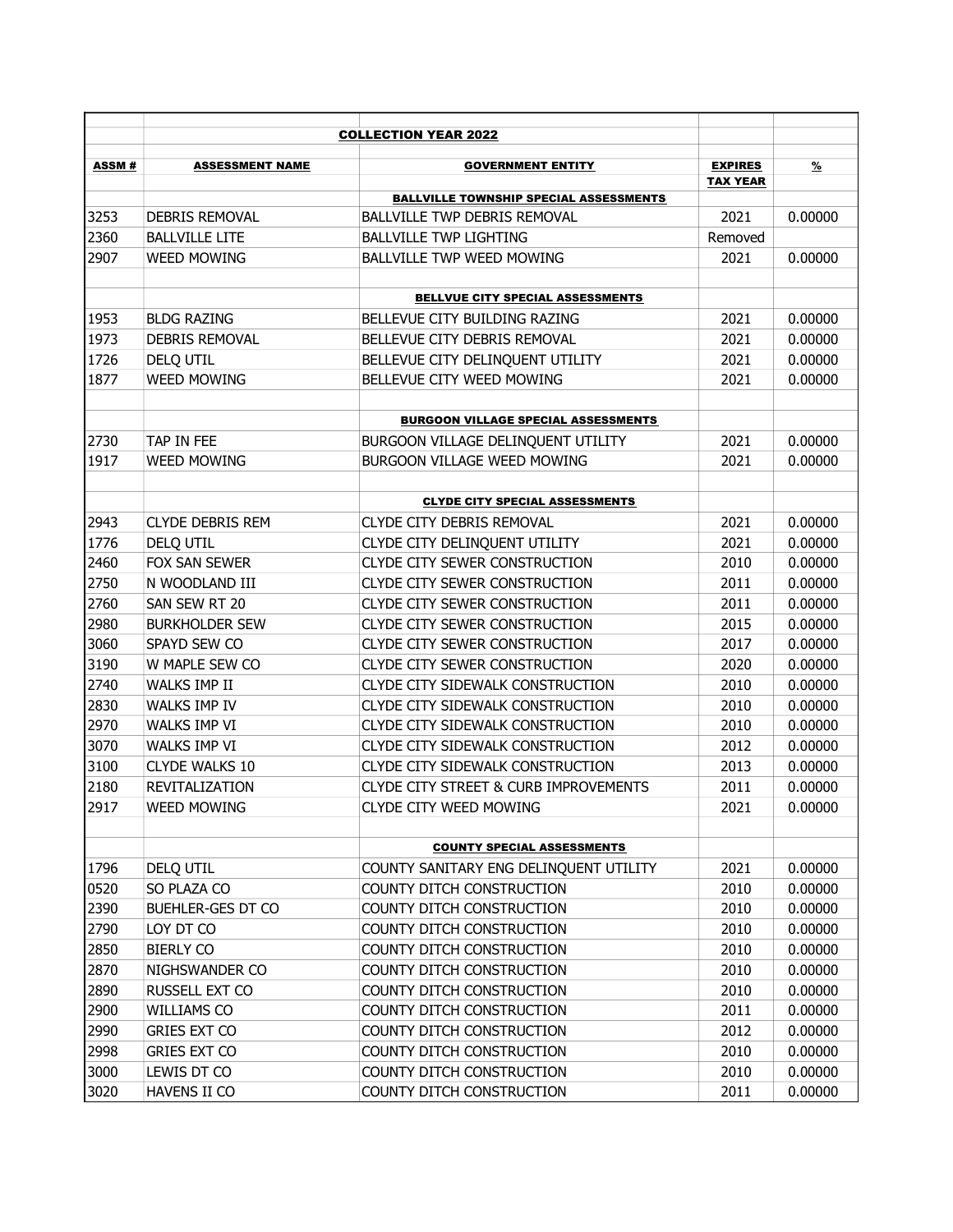| 3090 | <b>EMCH DT CO</b>       | COUNTY DITCH CONSTRUCTION       | 2015 | 0.00000  |
|------|-------------------------|---------------------------------|------|----------|
| 3120 | <b>KLOPP DT CO</b>      | COUNTY DITCH CONSTRUCTION       | 2012 | 0.00000  |
| 3128 | KLOPP DT CO             | COUNTY DITCH CONSTRUCTION       | 2010 | 0.00000  |
| 3160 | E C LINDSEY DT CO       | COUNTY DITCH CONSTRUCTION       | 2013 | 0.00000  |
| 3250 | CEDAR RIDGE DT CO       | COUNTY DITCH CONSTRUCTION       | 2016 | 0.00000  |
| 3270 | HOEFLICH DT CO          | COUNTY DITCH CONSTRUCTION       | 2018 | 0.00000  |
| 3278 | HOEFLICH DT CO          | COUNTY DITCH CONSTRUCTION       | 2017 | 0.00000  |
| 3280 | MILLER TILE CO          | COUNTY DITCH CONSTRUCTION       | 2018 | 0.00000  |
| 3290 | TOUSSAINT CO            | COUNTY DITCH CONSTRUCTION       | 2023 | 3.00000  |
| 3298 | TOUSSAINT CO            | COUNTY DITCH CONSTRUCTION       | 2016 | 0.00000  |
| 3310 | ALLEY DT CO             | COUNTY DITCH CONSTRUCTION       | 2021 | 3.00000  |
| 3318 | ALLEY DT CO             | COUNTY DITCH CONSTRUCTION       | 2017 | 0.00000  |
| 3320 | <b>GUY FISHER DT CO</b> | COUNTY DITCH CONSTRUCTION       | 2018 | 0.00000  |
| 3328 | <b>GUY FISHER DT CO</b> | COUNTY DITCH CONSTRUCTION       | 2017 | 0.00000  |
| 3350 | SCHWOCHOW CO            | COUNTY DITCH CONSTRUCTION       | 2020 | 0.00000  |
| 3358 | SCHWOCHOW CO            | COUNTY DITCH CONSTRUCTION       | 2018 | 0.00000  |
| 3390 | MICHAELS CO             | COUNTY DITCH CONSTRUCTION       | 2023 | 3.00000  |
| 3398 | MICHAELS CO             | COUNTY DITCH CONSTRUCTION       | 2021 | 3.00000  |
| 0002 | <b>WILLIAMS MT</b>      | <b>COUNTY DITCH MAINTENANCE</b> | 2021 | 4.00000  |
| 0003 | CORA HEAL MT            | COUNTY DITCH MAINTENANCE        | 2021 | 12.00000 |
| 0009 | F A PAUL MT             | COUNTY DITCH MAINTENANCE        | 2021 | 5.50000  |
| 0010 | J OVERMYER MT           | COUNTY DITCH MAINTENANCE        | 2021 | 6.50000  |
| 0011 | MARY ROACH MT           | <b>COUNTY DITCH MAINTENANCE</b> | 2021 | 1.00000  |
| 0012 | ROSA WALBY MT           | <b>COUNTY DITCH MAINTENANCE</b> | 2021 | 7.00000  |
| 0013 | <b>G SANDWISCH MT</b>   | COUNTY DITCH MAINTENANCE        | 2021 | 1.50000  |
| 0039 | K RECKER MT             | <b>COUNTY DITCH MAINTENANCE</b> | 2021 | 7.75000  |
| 0041 | SUGAR CRK MT            | COUNTY DITCH MAINTENANCE        | 2021 | 15.00000 |
| 0044 | J MILLER MT             | COUNTY DITCH MAINTENANCE        | 2021 | 3.50000  |
| 0047 | J CRAMER MT             | <b>COUNTY DITCH MAINTENANCE</b> | 2021 | 12.00000 |
| 0048 | D S HESSICK MT          | COUNTY DITCH MAINTENANCE        | 2021 | 0.10000  |
| 0049 | A DUFFETT MT            | COUNTY DITCH MAINTENANCE        | 2021 | 12.50000 |
| 0050 | <b>KINGSBOR MT</b>      | COUNTY DITCH MAINTENANCE        | 2021 | 2.00000  |
| 0051 | M BEEBE MT              | COUNTY DITCH MAINTENANCE        | 2021 | 0.50000  |
| 0052 | <b>G SCHERZ M CH</b>    | COUNTY DITCH MAINTENANCE        | 2021 | 3.50000  |
| 0053 | G SCHERZ BR 1           | <b>COUNTY DITCH MAINTENANCE</b> | 2021 | 3.50000  |
| 0054 | Q SCHERZ BR 2           | COUNTY DITCH MAINTENANCE        | 2021 | 2.50000  |
| 0056 | M WELLIVER MT           | COUNTY DITCH MAINTENANCE        | 2021 | 4.00000  |
| 0057 | O P MEYER MT            | <b>COUNTY DITCH MAINTENANCE</b> | 2021 | 5.00000  |
| 0058 | WM WALDEN MT            | COUNTY DITCH MAINTENANCE        | 2021 | 4.00000  |
| 0059 | <b>RUSS OVER MT</b>     | <b>COUNTY DITCH MAINTENANCE</b> | 2021 | 5.50000  |
| 0063 | CHAS MEYER MT           | COUNTY DITCH MAINTENANCE        | 2021 | 9.00000  |
| 0064 | F L WEBER MT            | COUNTY DITCH MAINTENANCE        | 2021 | 6.00000  |
| 0065 | <b>G GALLAGHER MT</b>   | COUNTY DITCH MAINTENANCE        | 2021 | 1.50000  |
| 0069 | S E STULL MT            | COUNTY DITCH MAINTENANCE        | 2021 | 4.00000  |
| 0070 | C M DILLON MT           | COUNTY DITCH MAINTENANCE        | 2021 | 2.00000  |
| 0076 | JOHN TOEPPE MT          | COUNTY DITCH MAINTENANCE        | 2021 | 1.50000  |
| 0521 | SO PLAZA MT             | COUNTY DITCH MAINTENANCE        | 2021 | 1.00000  |
| 0581 | <b>B W KARBLER MT</b>   | COUNTY DITCH MAINTENANCE        | 2021 | 6.00000  |
| 0601 | S BRENNER MT            | COUNTY DITCH MAINTENANCE        | 2021 | 5.50000  |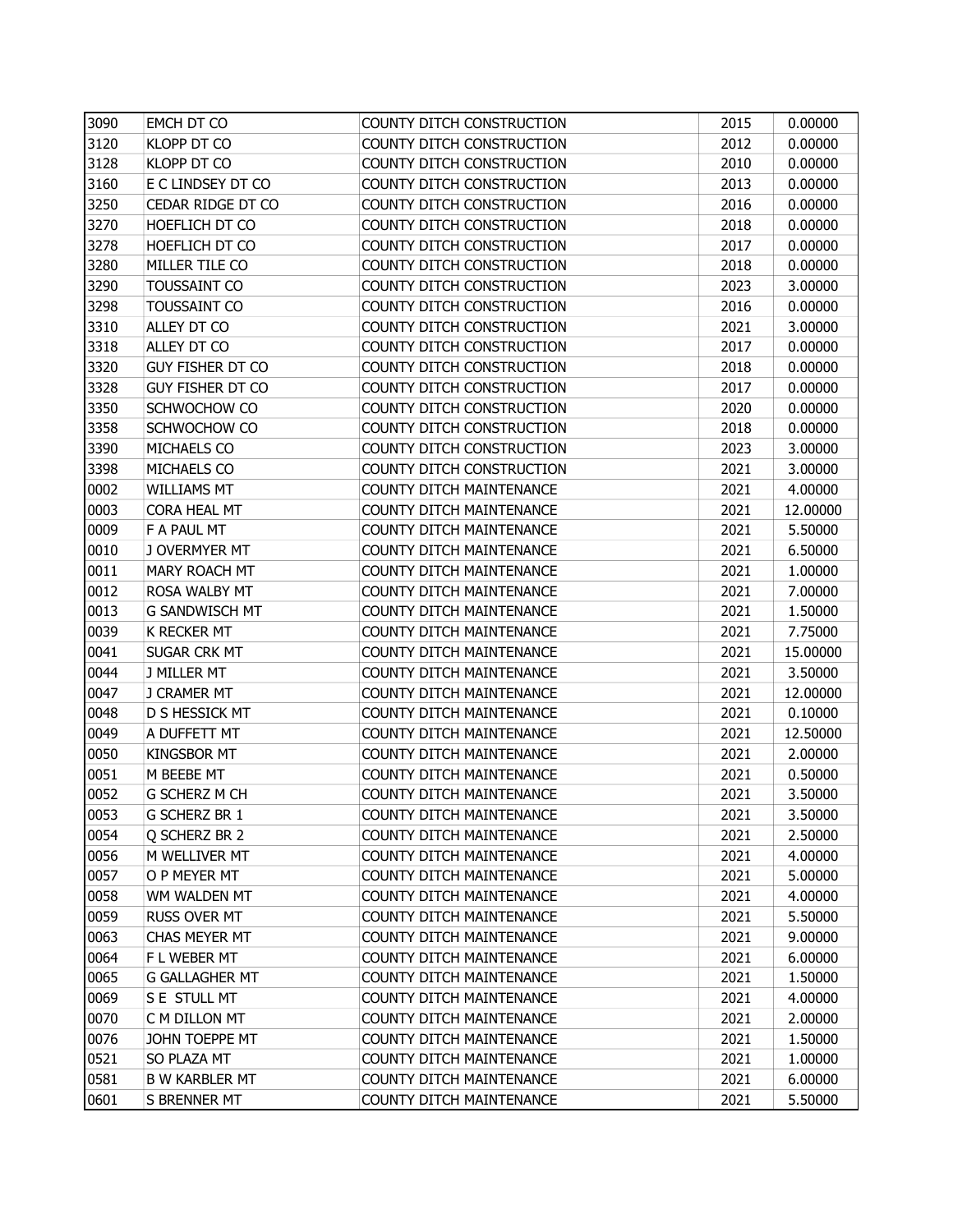| 0611 | <b>BARK CREEK MT</b>  | COUNTY DITCH MAINTENANCE        | 2021 | 4.00000  |
|------|-----------------------|---------------------------------|------|----------|
| 0621 | <b>BARTSON MT</b>     | COUNTY DITCH MAINTENANCE        | 2021 | 3.50000  |
| 0631 | F Q ICKES MT          | <b>COUNTY DITCH MAINTENANCE</b> | 2021 | 3.00000  |
| 0661 | SIMON ARTZ MT         | COUNTY DITCH MAINTENANCE        | 2021 | 4.00000  |
| 0691 | W F BROWN MT          | <b>COUNTY DITCH MAINTENANCE</b> | 2021 | 2.50000  |
| 0731 | AULTMAN TAY MT        | <b>COUNTY DITCH MAINTENANCE</b> | 2021 | 3.50000  |
| 0741 | R GSCHWIND MT         | COUNTY DITCH MAINTENANCE        | 2021 | 2.50000  |
| 0751 | <b>HILDWEIN MT</b>    | <b>COUNTY DITCH MAINTENANCE</b> | 2021 | 7.00000  |
| 0761 | <b>KISER GROUP MT</b> | COUNTY DITCH MAINTENANCE        | 2021 | 2.00000  |
| 0841 | <b>CROWELL MAINT</b>  | <b>COUNTY DITCH MAINTENANCE</b> | 2021 | 2.00000  |
| 0891 | W BELL MT             | COUNTY DITCH MAINTENANCE        | 2021 | 3.00000  |
| 0921 | <b>HERBERT MARTIN</b> | COUNTY DITCH MAINTENANCE        | 2021 | 3.00000  |
| 0931 | FETTERMAN MT          | COUNTY DITCH MAINTENANCE        | 2021 | 4.00000  |
| 0951 | <b>KELLER DR MT</b>   | COUNTY DITCH MAINTENANCE        | 2021 | 10.00000 |
| 0971 | <b>INDIAN CK MT</b>   | COUNTY DITCH MAINTENANCE        | 2021 | 1.00000  |
| 0981 | PARMENTER MT          | COUNTY DITCH MAINTENANCE        | 2021 | 45.73000 |
| 1011 | <b>FERGUSON MT</b>    | <b>COUNTY DITCH MAINTENANCE</b> | 2021 | 3.50000  |
| 1021 | <b>NEASON MT</b>      | <b>COUNTY DITCH MAINTENANCE</b> | 2021 | 3.00000  |
| 1041 | <b>HISSONG MT</b>     | COUNTY DITCH MAINTENANCE        | 2021 | 2.00000  |
| 1051 | <b>BUEHLER-GES MT</b> | <b>COUNTY DITCH MAINTENANCE</b> | 2021 | 4.00000  |
| 1061 | DRAIN MT S C 1        | <b>COUNTY DITCH MAINTENANCE</b> | 2021 | 2.75000  |
| 1071 | F.H.BARTSON MT        | <b>COUNTY DITCH MAINTENANCE</b> | 2021 | 4.00000  |
| 1111 | <b>ALBRECHT MT</b>    | <b>COUNTY DITCH MAINTENANCE</b> | 2021 | 3.50000  |
| 1131 | <b>LITTLE BARK MT</b> | COUNTY DITCH MAINTENANCE        | 2021 | 4.50000  |
| 1161 | SRI-1 MT              | COUNTY DITCH MAINTENANCE        | 2021 | 3.00000  |
| 1171 | YO-1 MT               | <b>COUNTY DITCH MAINTENANCE</b> | 2021 | 8.00000  |
| 1181 | NINE MILE MT          | COUNTY DITCH MAINTENANCE        | 2021 | 7.50000  |
| 1191 | 721 SGR CK MT         | COUNTY DITCH MAINTENANCE        | 2021 | 6.50000  |
| 1211 | <b>CHANEY MT</b>      | <b>COUNTY DITCH MAINTENANCE</b> | 2021 | 4.00000  |
| 1271 | <b>BIG MUD MT</b>     | COUNTY DITCH MAINTENANCE        | 2021 | 3.50000  |
| 1281 | COON CREEK MT         | <b>COUNTY DITCH MAINTENANCE</b> | 2021 | 4.50000  |
| 1291 | SHAKER HTS MT         | COUNTY DITCH MAINTENANCE        | 2021 | 1.50000  |
| 1331 | <b>ALDRICH MT</b>     | <b>COUNTY DITCH MAINTENANCE</b> | 2021 | 5.00000  |
| 1341 | <b>ATKINSON MT</b>    | <b>COUNTY DITCH MAINTENANCE</b> | 2021 | 0.50000  |
| 1351 | O DEAN MT             | <b>COUNTY DITCH MAINTENANCE</b> | 2021 | 0.00000  |
| 1411 | <b>WAGNER MT</b>      | COUNTY DITCH MAINTENANCE        | 2021 | 1.50000  |
| 1421 | <b>TINNEY MT</b>      | COUNTY DITCH MAINTENANCE        | 2021 | 2.00000  |
| 1491 | KUHN SCAVUZ MT        | <b>COUNTY DITCH MAINTENANCE</b> | 2021 | 0.00000  |
| 1501 | PEELER GR MT          | <b>COUNTY DITCH MAINTENANCE</b> | 2021 | 0.00000  |
| 1591 | <b>STACEY GROUP</b>   | <b>COUNTY DITCH MAINTENANCE</b> | 2021 | 4.00000  |
| 1601 | D J BONAWIT MT        | <b>COUNTY DITCH MAINTENANCE</b> | 2021 | 1.00000  |
| 1661 | PAUL COX MT           | COUNTY DITCH MAINTENANCE        | 2021 | 16.25000 |
| 1691 | WIL BELL-B MT         | <b>COUNTY DITCH MAINTENANCE</b> | 2021 | 0.00000  |
| 1841 | WHITE LAND IMP        | COUNTY DITCH MAINTENANCE        | 2021 | 12.00000 |
| 1851 | MILLER-MEADOW         | <b>COUNTY DITCH MAINTENANCE</b> | 2021 | 0.50000  |
| 1861 | YORK TILE 262         | <b>COUNTY DITCH MAINTENANCE</b> | 2021 | 2.00000  |
| 1871 | YORK TILE 288         | <b>COUNTY DITCH MAINTENANCE</b> | 2021 | 2.50000  |
| 1881 | PONDS VIEW I          | COUNTY DITCH MAINTENANCE        | 2021 | 0.50000  |
| 1891 | PONDS VIEW II         | COUNTY DITCH MAINTENANCE        | 2021 | 0.50000  |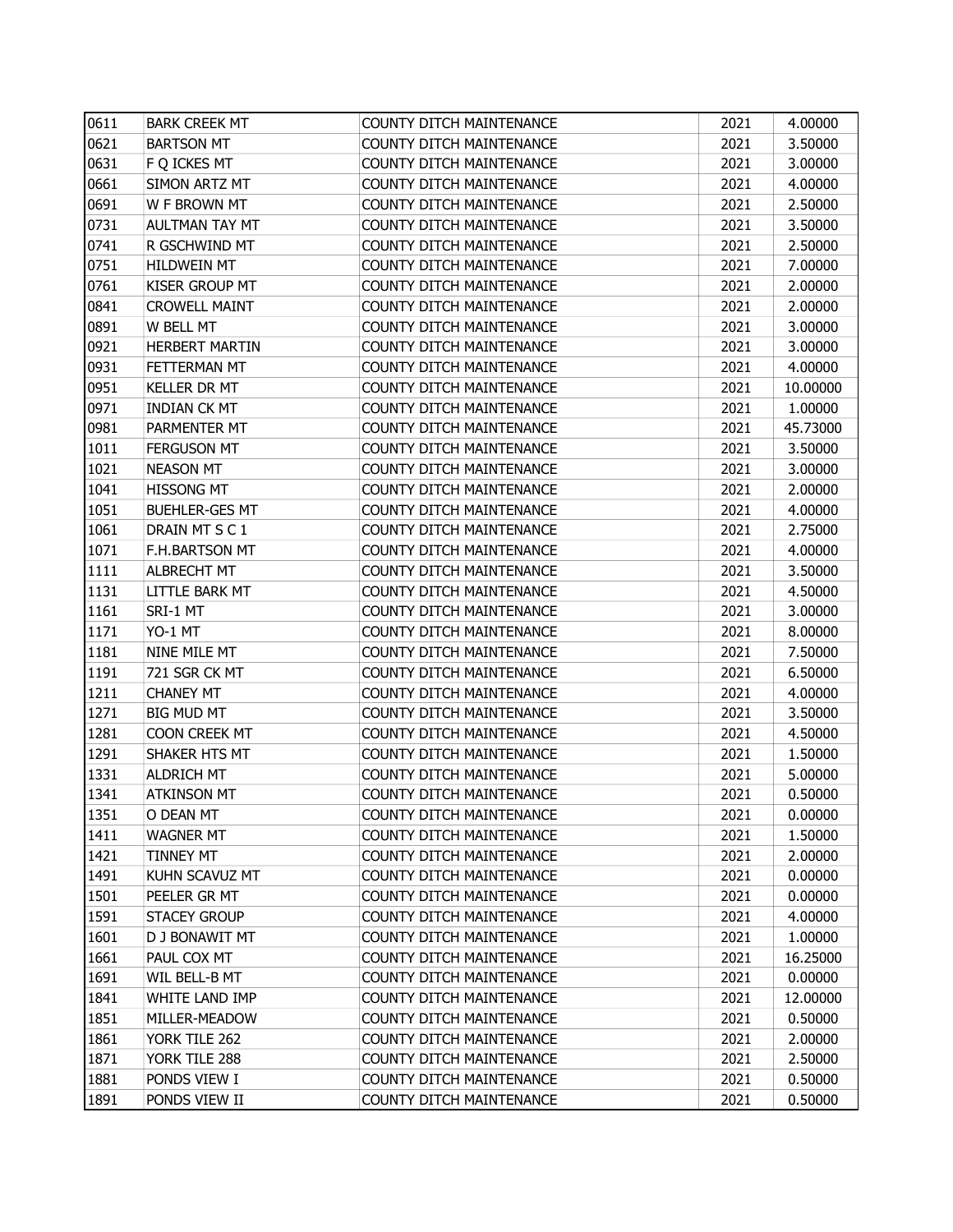| 1901 | DAVENPORT GRP          | <b>COUNTY DITCH MAINTENANCE</b> | 2021 | 2.00000   |
|------|------------------------|---------------------------------|------|-----------|
| 1911 | <b>COUNTRY VIEW I</b>  | <b>COUNTY DITCH MAINTENANCE</b> | 2021 | 1.00000   |
| 1961 | PT CLINTON RD          | COUNTY DITCH MAINTENANCE        | 2021 | 0.00000   |
| 1981 | <b>CHERRY RIDGE MT</b> | COUNTY DITCH MAINTENANCE        | 2021 | 0.50000   |
| 1991 | <b>HOMAN MT</b>        | <b>COUNTY DITCH MAINTENANCE</b> | 2021 | 0.50000   |
| 2001 | SO PLAZA II            | COUNTY DITCH MAINTENANCE        | 2021 | 3.00000   |
| 2011 | <b>GRIES MT</b>        | <b>COUNTY DITCH MAINTENANCE</b> | 2021 | 5.00000   |
| 2021 | <b>BIRCHRD RES MT</b>  | COUNTY DITCH MAINTENANCE        | 2021 | 4.00000   |
| 2041 | WYANET WOOD MT         | COUNTY DITCH MAINTENANCE        | 2021 | 0.50000   |
| 2051 | <b>BARK CRK I MT</b>   | <b>COUNTY DITCH MAINTENANCE</b> | 2021 | 3.50000   |
| 2061 | <b>CHRISTY MT</b>      | <b>COUNTY DITCH MAINTENANCE</b> | 2021 | 0.10000   |
| 2071 | ST ANDREW I MT         | <b>COUNTY DITCH MAINTENANCE</b> | 2021 | 0.50000   |
| 2081 | NADERER DT MT          | COUNTY DITCH MAINTENANCE        | 2021 | 1.00000   |
| 2091 | PLEASANT MT            | COUNTY DITCH MAINTENANCE        | 2021 | 0.50000   |
| 2101 | I WAGGONER MT          | COUNTY DITCH MAINTENANCE        | 2021 | 3.00000   |
| 2131 | DRAEGER MT             | COUNTY DITCH MAINTENANCE        | 2021 | 1.50000   |
| 2141 | <b>WASSERMAN MT</b>    | <b>COUNTY DITCH MAINTENANCE</b> | 2021 | 16.50000  |
| 2151 | <b>VARGAS MT</b>       | <b>COUNTY DITCH MAINTENANCE</b> | 2021 | 1.00000   |
| 2211 | ALLWARDT MT            | COUNTY DITCH MAINTENANCE        | 2021 | 2.50000   |
| 2231 | VEL-A-DA MT            | <b>COUNTY DITCH MAINTENANCE</b> | 2021 | 2.00000   |
| 2241 | <b>BALL STORM SEW</b>  | <b>COUNTY DITCH MAINTENANCE</b> | 2021 | 0.50000   |
| 2251 | <b>GREEN HILLS I</b>   | <b>COUNTY DITCH MAINTENANCE</b> | 2021 | 0.50000   |
| 2261 | COUNTRYVIEW II         | <b>COUNTY DITCH MAINTENANCE</b> | 2021 | 1.00000   |
| 2271 | <b>BOLSINGER MT</b>    | <b>COUNTY DITCH MAINTENANCE</b> | 2021 | 60.00000  |
| 2281 | MYLANDER MT            | COUNTY DITCH MAINTENANCE        | 2021 | 0.00000   |
| 2311 | SILER ST MT            | COUNTY DITCH MAINTENANCE        | 2021 | 0.10000   |
| 2321 | <b>CLARK-SATTLER</b>   | COUNTY DITCH MAINTENANCE        | 2021 | 2.00000   |
| 2331 | SPRING BRK MT          | <b>COUNTY DITCH MAINTENANCE</b> | 2021 | 0.50000   |
| 2341 | <b>GENE WIDMAN MT</b>  | <b>COUNTY DITCH MAINTENANCE</b> | 2021 | 1.00000   |
| 2351 | <b>ODONNELL MT</b>     | COUNTY DITCH MAINTENANCE        | 2021 | 1.50000   |
| 2371 | EVA HAAR MT            | COUNTY DITCH MAINTENANCE        | 2021 | 1.50000   |
| 2381 | D. MILLER MT           | COUNTY DITCH MAINTENANCE        | 2021 | 1.00000   |
| 2431 | TWP RD 55 MT           | <b>COUNTY DITCH MAINTENANCE</b> | 2021 | 3.00000   |
| 2441 | <b>INDIAN-SAAM MT</b>  | <b>COUNTY DITCH MAINTENANCE</b> | 2021 | 1.00000   |
| 2451 | <b>WOODRICK MT</b>     | COUNTY DITCH MAINTENANCE        | 2021 | 275.00000 |
| 2471 | ST ANDREWII MT         | <b>COUNTY DITCH MAINTENANCE</b> | 2021 | 0.50000   |
| 2481 | <b>BUCHANAN MT</b>     | COUNTY DITCH MAINTENANCE        | 2021 | 1.00000   |
| 2521 | FORK MT                | COUNTY DITCH MAINTENANCE        | 2021 | 3.00000   |
| 2531 | NORTHRIDGE MT          | COUNTY DITCH MAINTENANCE        | 2021 | 2.00000   |
| 2561 | C. E. WOLFE MT         | COUNTY DITCH MAINTENANCE        | 2021 | 1.25000   |
| 2621 | DIEDRICH MT            | <b>COUNTY DITCH MAINTENANCE</b> | 2021 | 3.00000   |
| 2671 | <b>DEVRIES MT</b>      | COUNTY DITCH MAINTENANCE        | 2021 | 1.00000   |
| 2711 | <b>WAHL MT</b>         | COUNTY DITCH MAINTENANCE        | 2021 | 5.00000   |
| 2771 | WALT CRAMER MT         | COUNTY DITCH MAINTENANCE        | 2021 | 5.00000   |
| 2781 | <b>HAVENS EXT MT</b>   | COUNTY DITCH MAINTENANCE        | 2021 | 0.00000   |
| 2791 | LOY MT                 | <b>COUNTY DITCH MAINTENANCE</b> | 2021 | 0.00000   |
| 2851 | <b>BIERLY MT</b>       | COUNTY DITCH MAINTENANCE        | 2021 | 2.00000   |
| 2861 | <b>HENSEL MT</b>       | COUNTY DITCH MAINTENANCE        | 2021 | 2.50000   |
| 2871 | NIGHSWANDER MT         | COUNTY DITCH MAINTENANCE        | 2021 | 2.00000   |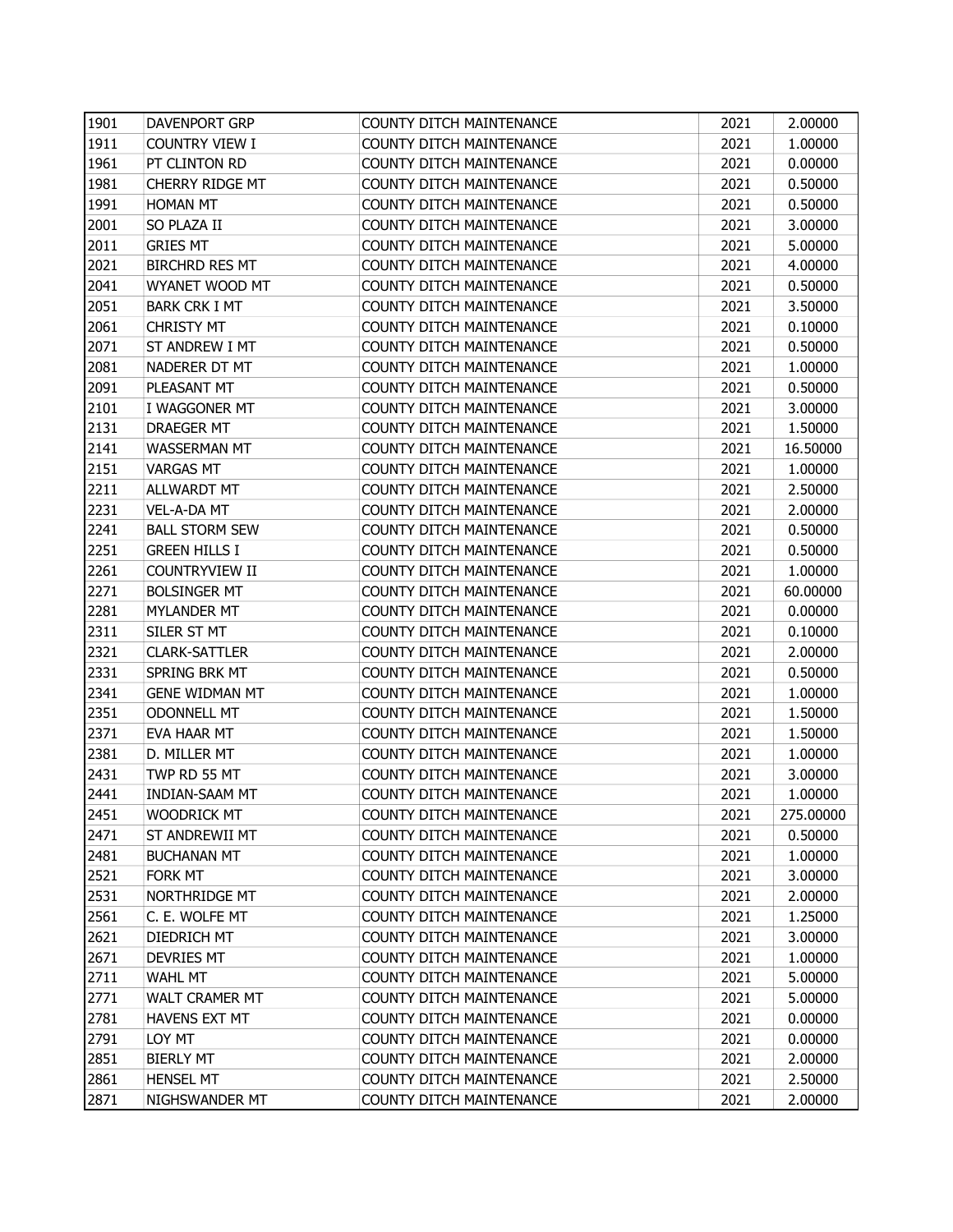| 2881         | SOUTHLAND MT               | <b>COUNTY DITCH MAINTENANCE</b>                                                | 2021         | 0.10000            |
|--------------|----------------------------|--------------------------------------------------------------------------------|--------------|--------------------|
| 3001         | <b>LEWIS MT</b>            | <b>COUNTY DITCH MAINTENANCE</b>                                                | 2021         | 6.50000            |
| 3021         | <b>HAVENS II MT</b>        | <b>COUNTY DITCH MAINTENANCE</b>                                                | 2021         | 2.00000            |
| 3031         | <b>GSCHWIND II MT</b>      | COUNTY DITCH MAINTENANCE                                                       | 2021         | 6.50000            |
| 3091         | <b>EMCH MAIN MT</b>        | <b>COUNTY DITCH MAINTENANCE</b>                                                | 2021         | 3.00000            |
| 3121         | <b>KLOPP MT</b>            | <b>COUNTY DITCH MAINTENANCE</b>                                                | 2021         | 5.00000            |
| 3161         | E C LINDSEY LATERAL MT     | <b>COUNTY DITCH MAINTENANCE</b>                                                | 2021         | 5.00000            |
| 3171         | E C LINDSEY MAIN MT        | <b>COUNTY DITCH MAINTENANCE</b>                                                | 2021         | 3.50000            |
| 3181         | CROWELL-STACY TILE MT      | <b>COUNTY DITCH MAINTENANCE</b>                                                | 2021         | 3.00000            |
| 3191         | EMCH LATERAL MT            | COUNTY DITCH MAINTENANCE                                                       | 2021         | 1.50000            |
| 3251         | CEDAR RIDGE MT             | <b>COUNTY DITCH MAINTENANCE</b>                                                | 2021         | 1.00000            |
| 3271         | <b>HOEFLICH MT</b>         | <b>COUNTY DITCH MAINTENANCE</b>                                                | 2021         | 3.00000            |
| 3281         | MILLER TILE MT             | COUNTY DITCH MAINTENANCE                                                       | 2021         | 1.50000            |
| 3291         | <b>TOUSSAINT MT</b>        | <b>COUNTY DITCH MAINTENANCE</b>                                                | 2021         | 0.00000            |
| 3301         | HAMPTON INN PHASE I MT     | <b>COUNTY DITCH MAINTENANCE</b>                                                | 2021         | 0.50000            |
| 3311         | ALLEY DT MT                | <b>COUNTY DITCH MAINTENANCE</b>                                                | 2021         | 3.50000            |
| 3321         | <b>GUY FISHER MT</b>       | <b>COUNTY DITCH MAINTENANCE</b>                                                | 2021         | 2.00000            |
| 3351         | <b>SCHWOCHOW MT</b>        | <b>COUNTY DITCH MAINTENANCE</b>                                                | 2021         | 1.50000            |
| 3391         | MICHAELS MT                | <b>COUNTY DITCH MAINTENANCE</b>                                                | 2021         | 0.00000            |
| 2055         | <b>BLDG RAZING</b>         | COUNTY HEALTH DEPT BUILDING RAZING                                             | 2021         | 0.00000            |
| 1783         | DEBRIS REMOVAL             | COUNTY HEALTH DEPT DEBRIS REMOVAL                                              | 2021         | 0.00000            |
| 2453         | <b>HEALTH HAZARD</b>       | COUNTY HEALTH DEPT HEALTH HAZARD                                               | 2021         | 0.00000            |
| 2666         | PERMIT FEE                 | COUNTY HEALTH DEPT PERMIT FEE                                                  | 2021         | 0.00000            |
|              |                            |                                                                                |              |                    |
|              |                            | <b>FREMONT CITY SPECIAL ASSESSMENTS</b>                                        |              |                    |
| 3163         | DEBRIS REMOVAL             | FREMONT CITY DEBRIS REMOVAL                                                    | 2021         | 0.00000            |
| 1736         | DELQ UTIL                  | FREMONT CITY DELINQUENT UTILITY                                                | 2021         | 0.00000            |
| 2650         | SIDEWALKS II               | FREMONT CITY SIDEWALK CONSTRUCTION                                             | 2010         | 0.00000            |
| 2680         | SIDEWALKS III              | FREMONT CITY SIDEWALK CONSTRUCTION                                             | 2010         | 0.00000            |
| 2720         | SIDEWALKS IV               | FREMONT CITY SIDEWALK CONSTRUCTION                                             | 2010         | 0.00000            |
| 2810         | SIDEWALKS V                | FREMONT CITY SIDEWALK CONSTRUCTION                                             | 2010         | 0.00000            |
| 2840         | SIDEWALKS VI               | FREMONT CITY SIDEWALK CONSTRUCTION                                             | 2010         | 0.00000            |
| 2910         | SIDEWALKS VII              | FREMONT CITY SIDEWALK CONSTRUCTION                                             | 2010         | 0.00000            |
| 2960         | SIDEWALKS VIII             | FREMONT CITY SIDEWALK CONSTRUCTION                                             | 2010         | 0.00000            |
| 3040         | SIDEWALKS IX               | FREMONT CITY SIDEWALK CONSTRUCTION                                             | 2011         | 0.00000            |
| 3080         | SIDEWALKS X                | FREMONT CITY SIDEWALK CONSTRUCTION                                             | 2012         | 0.00000            |
| 3110         | FRE WALKS 10               | FREMONT CITY SIDEWALK CONSTRUCTION                                             | 2013         | 0.00000            |
| 3130         | FRE WALKS 11               | FREMONT CITY SIDEWALK CONSTRUCTION                                             | 2014         | 0.00000            |
| 3170         | FRE WALKS 12               | FREMONT CITY SIDEWALK CONSTRUCTION                                             | 2015         | 0.00000            |
| 2723         | TREE REM                   | FREMONT CITY TREE REMOVAL                                                      | 2021         | 0.00000            |
| 1717         | <b>WEED MOWING</b>         | FREMONT CITY WEED MOWING                                                       | 2021         | 0.00000            |
|              |                            |                                                                                |              |                    |
|              |                            | <b>GIBSONBURG VILLAGE SPECIAL ASSESSMENTS</b>                                  |              |                    |
| 2160         | <b>SIDEWALK</b>            | GIBSONBURG VILL SIDEWALK CONSTRUCTION                                          | 2015         | 0.00000            |
| 3210         | SIDEWALK 13<br>SIDEWALK 14 | GIBSONBURG VILL SIDEWALK CONSTRUCTION                                          | 2016         | 0.00000            |
| 3230         |                            | GIBSONBURG VILL SIDEWALK CONSTRUCTION                                          | 2017         | 0.00000            |
|              |                            |                                                                                |              |                    |
| 3240         | SIDEWALK 15                | GIBSONBURG VILL SIDEWALK CONSTRUCTION                                          | 2018         | 0.00000            |
| 3260<br>1756 | SIDEWALK 16<br>DELQ UTIL   | GIBSONBURG VILL SIDEWALK CONSTRUCTION<br>GIBSONBURG VILLAGE DELINQUENT UTILITY | 2019<br>2021 | 0.00000<br>0.00000 |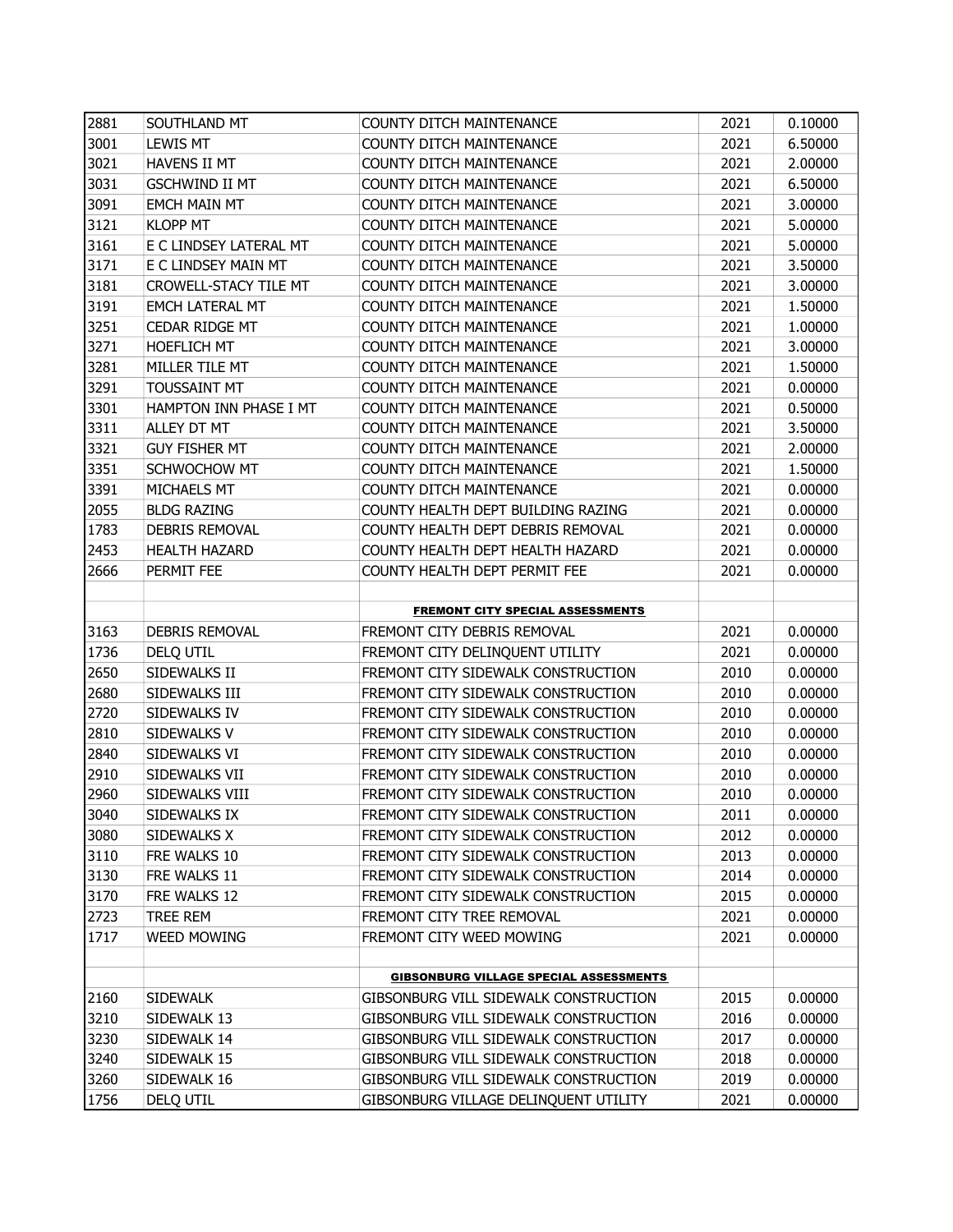| 1767 | <b>WEED MOWING</b>      | GIBSONBURG VILLAGE WEED MOWING                       | 2021    | 0.00000 |
|------|-------------------------|------------------------------------------------------|---------|---------|
|      |                         |                                                      |         |         |
|      |                         | <b>GREEN CREEK TOWNHIP SPECIAL ASSESSMENTS</b>       |         |         |
| 3262 | <b>CULVERT</b>          | GREEN CREEK TWP CULVERT CONSTRUCTION                 | 2016    | 0.00000 |
| 3053 | DEBRIS REMOVAL          | <b>GREEN CREEK TWP DEBRIS REMOVAL</b>                | 2021    | 0.00000 |
|      |                         |                                                      |         |         |
|      |                         | <b>GREEN SPRINGS VILLAGE SPECIAL ASSESSMENTS</b>     |         |         |
| 1946 | DELQ UTIL               | GREEN SPRINGS VILLAGE DELINQUENT UTILITY             | 2021    | 0.00000 |
| 3227 | <b>WEED MOWING</b>      | GREEN SPRINGS VILLAGE WEED MOWING                    | 2021    | 0.00000 |
|      |                         | <b>HELENA VILLAGE SPECIAL ASSESSMENTS</b>            |         |         |
| 2820 | HELENA SEW CO-DELQ UTIL | HELENA VILLAGE DELINQUENT UTILITY                    | 2021    | 0.00000 |
|      |                         |                                                      |         |         |
|      |                         | <b>JACKSON TOWNSHIP SPECIAL ASSESSMENTS</b>          |         |         |
| 1582 | <b>CULVERT</b>          | JACKSON TWP CULVERT CONSTRUCTION                     | 2010    | 0.00000 |
| 3343 | DEBRIS REMOVAL          | JACKSON TWP DEBRIS REMOVAL                           | 2021    | 0.00000 |
| 2947 | <b>WEED MOWING</b>      | JACKSON TWP WEED MOWING                              | 2021    | 0.00000 |
|      |                         |                                                      |         |         |
|      |                         | <b>LINDSEY VILLAGE SPECIAL ASSESSMENTS</b>           |         |         |
| 1866 | DELQ UTIL               | LINDSEY VILLAGE DELINQUENT UTILITY                   | 2021    | 0.00000 |
|      |                         |                                                      |         |         |
|      |                         | NORTHERN OH RURAL WATER SPECIAL ASSESSMENTS          |         |         |
| 2506 | EHRWA DLQ UTIL          | NORTHERN OHIO WATER DELINQUENT UTILITY               | 2021    | 0.00000 |
|      |                         | <b>NORTHWESTERN WATER &amp; SEWER SPECIAL ASSESS</b> |         |         |
| 3106 | NW WATER SEWER          | NORTHWESTERN WATER DELINQUENT UTILITY                | 2021    | 0.00000 |
|      |                         |                                                      |         |         |
|      |                         | RICE TOWNSHIP SPECIAL ASSESSMENTS                    |         |         |
| 3153 | DEBRIS REMOVAL          | RICE TWP DEBRIS REMOVAL                              | 2021    | 0.00000 |
| 3217 | <b>WEED MOWING</b>      | RICE TWP WEED MOWING                                 | 2021    | 0.00000 |
|      |                         |                                                      |         |         |
|      |                         | RILEY TOWNSHIP SPECIAL ASSESSMENTS                   |         |         |
| 3145 | <b>BLDG RAZING</b>      | RILEY TWP BUILDING RAZING                            | 2021    | 0.00000 |
| 3263 | DEBRIS REMOVAL          | RILEY TWP DEBRIS REMOVAL                             | 2021    | 0.00000 |
| 0068 | <b>RILEY LIGHT</b>      | RILEY TWP LIGHTING                                   | 2022    | 0.00000 |
| 0860 | <b>WIGHTMAN LIGHT</b>   | RILEY TWP LIGHTING                                   | 2021    | 0.00000 |
| 0870 | <b>VOLLMAR LIGHT</b>    | RILEY TWP LIGHTING                                   | 2021    | 0.00000 |
|      |                         |                                                      |         |         |
|      |                         | SANDUSKY TOWNSHIP SPECIAL ASSESSMENTS                |         |         |
| 2700 | SAND TWP SEWER          | SANDUSKY TWP SEWER CONSTRUCTION                      | Removed |         |
| 2708 | <b>SAND TWP SEWER</b>   | SANDUSKY TWP SEWER CONSTRUCTION                      | 2011    | 0.00000 |
| 2920 | <b>SAND TWP SEWER</b>   | SANDUSKY TWP SEWER CONSTRUCTION                      | 2010    | 0.00000 |
| 2930 | SAND TWP SEWER          | SANDUSKY TWP SEWER CONSTRUCTION                      | 2019    | 0.00000 |
| 2950 | SAND TWP SEWER          | SANDUSKY TWP SEWER CONSTRUCTION                      | 2030    | 0.00000 |
| 2957 | <b>WEED MOWING</b>      | SANDUSKY TWP WEED MOWING                             | 2021    | 0.00000 |
| 3010 | SAND TWP SEWER          | SANDUSKY TWP SEWER CONSTRUCTION                      | 2010    | 0.00000 |
| 3050 | <b>SAND TWP SEWER</b>   | SANDUSKY TWP SEWER CONSTRUCTION                      | Removed |         |
| 3180 | <b>SAND TWP SEWER</b>   | SANDUSKY TWP SEWER CONSTRUCTION                      | 2030    | 0.00000 |
| 3213 | DEBRIS REMOVAL          | SANDUSKY TWP DEBRIS REMOVAL                          | 2021    | 0.00000 |